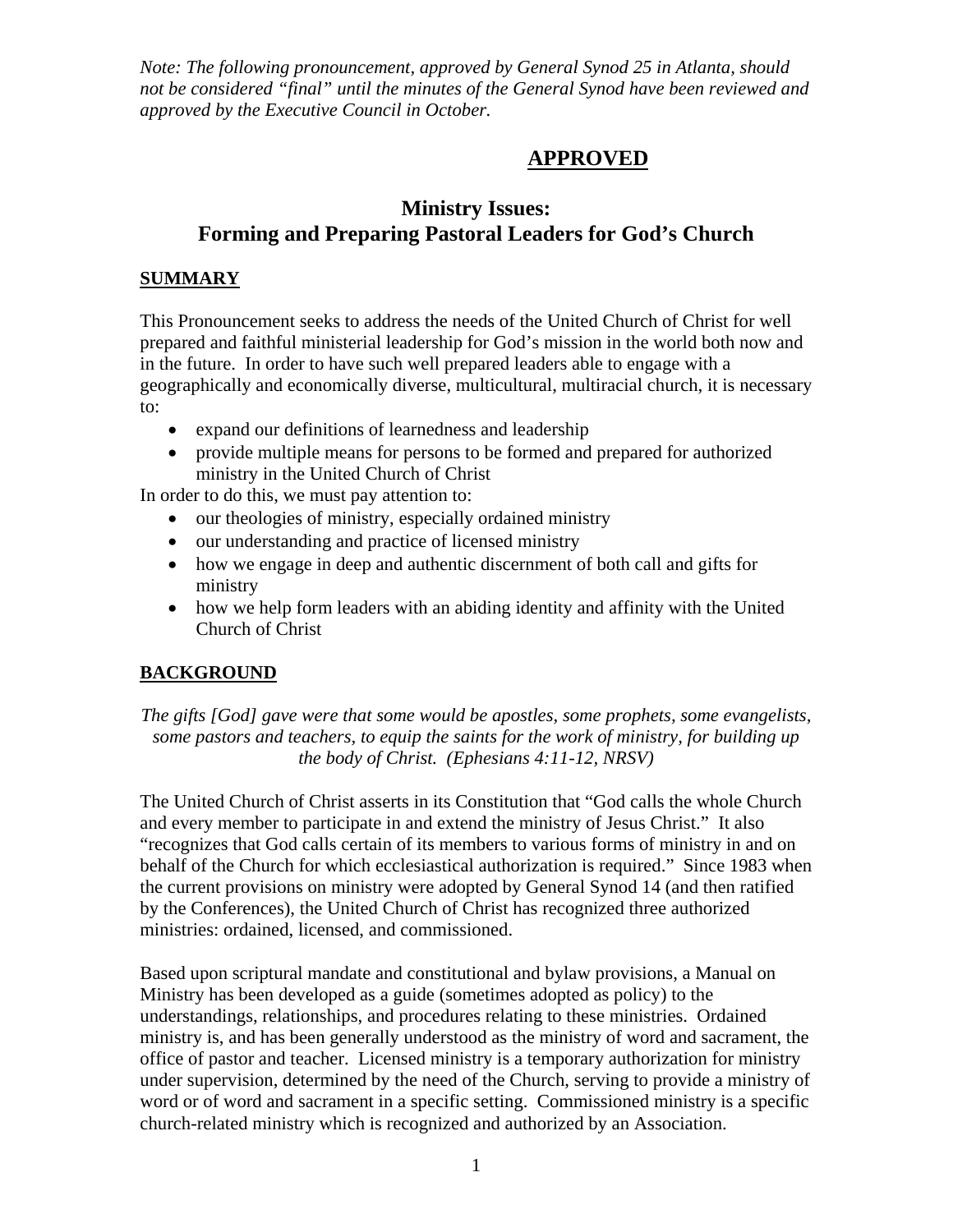The United Church of Christ continues to evolve. It is committed to becoming a multiracial, multi-cultural, open and affirming, accessible to all, and just peace church. It seeks and welcomes an increasing diversity of persons and communities. The world in which the United Church of Christ lives and serves is also changing creating new opportunities and challenges. In addition, population shifts, geographic ethos and economic factors affect the mission and leadership needs of our local congregations. Thus, the church's understandings of and needs for ministry are not only being re-formed but expanded.

While striving to provide authentic, faithful leadership for the Church in God's mission, many settings of the United Church of Christ have found the current definitions and practices of authorization for ministry to be problematic.

- The diversities within the Church challenge the assumption that the same paths and preparation for ministry are appropriate for all.
- Many called and gifted racial/ethnic persons have been excluded from ordained ministry by present standards.
- With over 60% of UCC congregations under 200 members, many cannot afford the cost of supporting a pastor who is a seminary graduate who serves "full time."
- Some congregations are calling leaders who have little or no knowledge of, or commitment to, the United Church of Christ.
- Some licensed ministers who have served with skill and faithfulness for long periods of time feel called to ordained ministry but are hindered and often prevented from fulfilling that call by current policies and procedures.
- Persons perceiving a call to authorized ministry sometimes lack the support needed to discern the particulars of the call and its implications.
- Various settings of the Church are often not sure how to be appropriately involved in discerning and testing the character and validity of a person's perceived call to ministry including their responsibility to say no as well as yes.
- Many in the Church are seeking to articulate and understand a theology of ministry faithful to the Gospel in the  $21<sup>st</sup>$  century.

It has been widely recognized that these issues must be addressed so that the leadership of the whole Church may be effective and faithful in this time and into the future. This recognition led to a long series of conversations over ten or more years about "ministry issues" under the leadership of first the Office for Church Life and Leadership and then the Parish Life and Leadership Ministry Team of Local Church Ministries. These conversations have produced a rich body of papers and minutes addressing issues of ministry, including ordination, licensure, discernment of call, preparation for ministry, and the continuing accountability and relationships of authorized ministers and the church, as well as biblical, historical and theological understandings of the church's ministry. Parallel conversations concerning commissioned ministry led to a Pronouncement of affirmation and encouragement at GS 24.

Also recognized during these conversations has been the United Church of Christ's commitment around issues of authorized ministries to its ecumenical partners, particularly the Christian Church (Disciples of Christ), Churches Uniting in Christ, and the Formula of Agreement partners. The United Church of Christ must continue to be in conversation with these communions as together we strive to respond to God's call in this time and place while being faithful to its own particular vocation.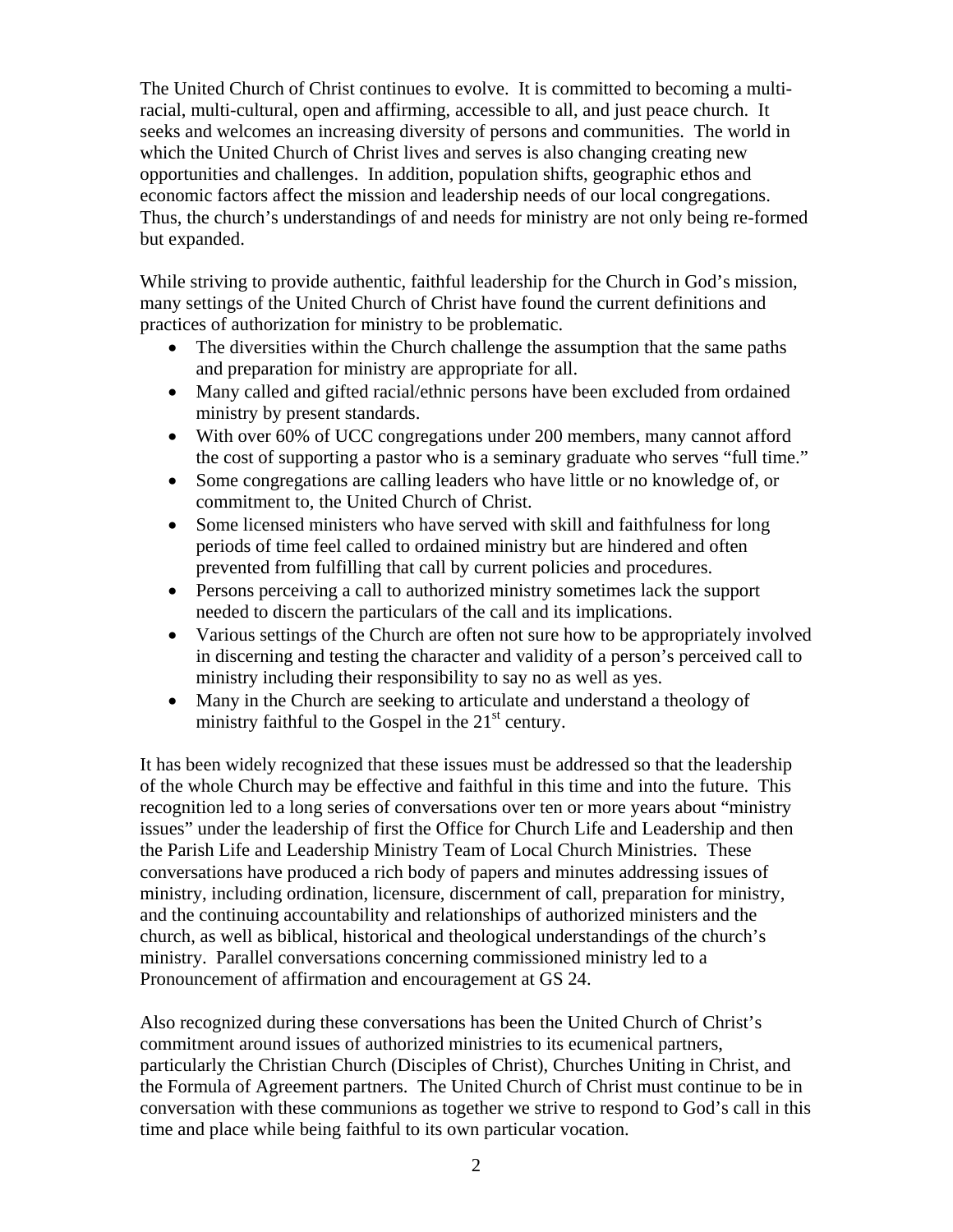In response to the request of General Synod 22 that appropriate actions relating to ministry be submitted to a future Synod for its consideration, this Proposed Pronouncement draws upon all the conversations and consultations as well as a variety of groups and individuals with whom ideas and possibilities have been "tested" along the way. It also recognizes that the life of the church and the world are constantly changing so that the need to develop and define the ministries of the Church will not conclude with this statement.

The primary issues around which this Proposed Pronouncement focuses are:

- What do we, the United Church of Christ, mean now by ministry? o Particularly, what do we mean by ordination?
- What are the implications of our understandings
	- o For discernment of call?
	- o For fostering UCC identity in authorized ministers?
	- o For preparation for ministry?
	- o For licensed ministry?
	- o For continuing covenantal relationships of authorized ministers and the Church?

## **BIBLICAL, THEOLOGICAL, ETHICAL RATIONALE**

## **A Theological Basis for Ministry**

The Church needs a well prepared and faithful ministry to engage in God's mission in this challenging and evolving future.

Ministry is grounded in the mission of God. This priority must be clear. The Church exists not to fulfill its own mission, but rather to fulfill the mission of God. Otherwise, the Church can lose its way by focusing on itself, procedures, requirements, or prerequisites for authorization, forgetting the base out of which ministry emerges.

With the Church in every age, the United Church of Christ confesses that God creates and sustains the universe, that God not only gives life but actively participates in the life of the universe, and that God through Jesus Christ calls all who would hear to join in the continuing creation of life and wholeness for all.

Viewing ministry through the lens of mission is new for some though it has been a consensus view throughout the Christian world for at least a half-century. Ministry serves the Church, and the Church's reason for being is God's mission.

As the Church implements God's mission, there are three tasks: nurture, service and transformation.

• Mission nurtures: The Church equips, nurtures and educates the congregation for mission; inviting, attracting, and welcoming people into the community's faith journey. This is accomplished by: nourishing the faithful, being transformed by and transforming members into the cultures of the faith while deepening their relationship to God.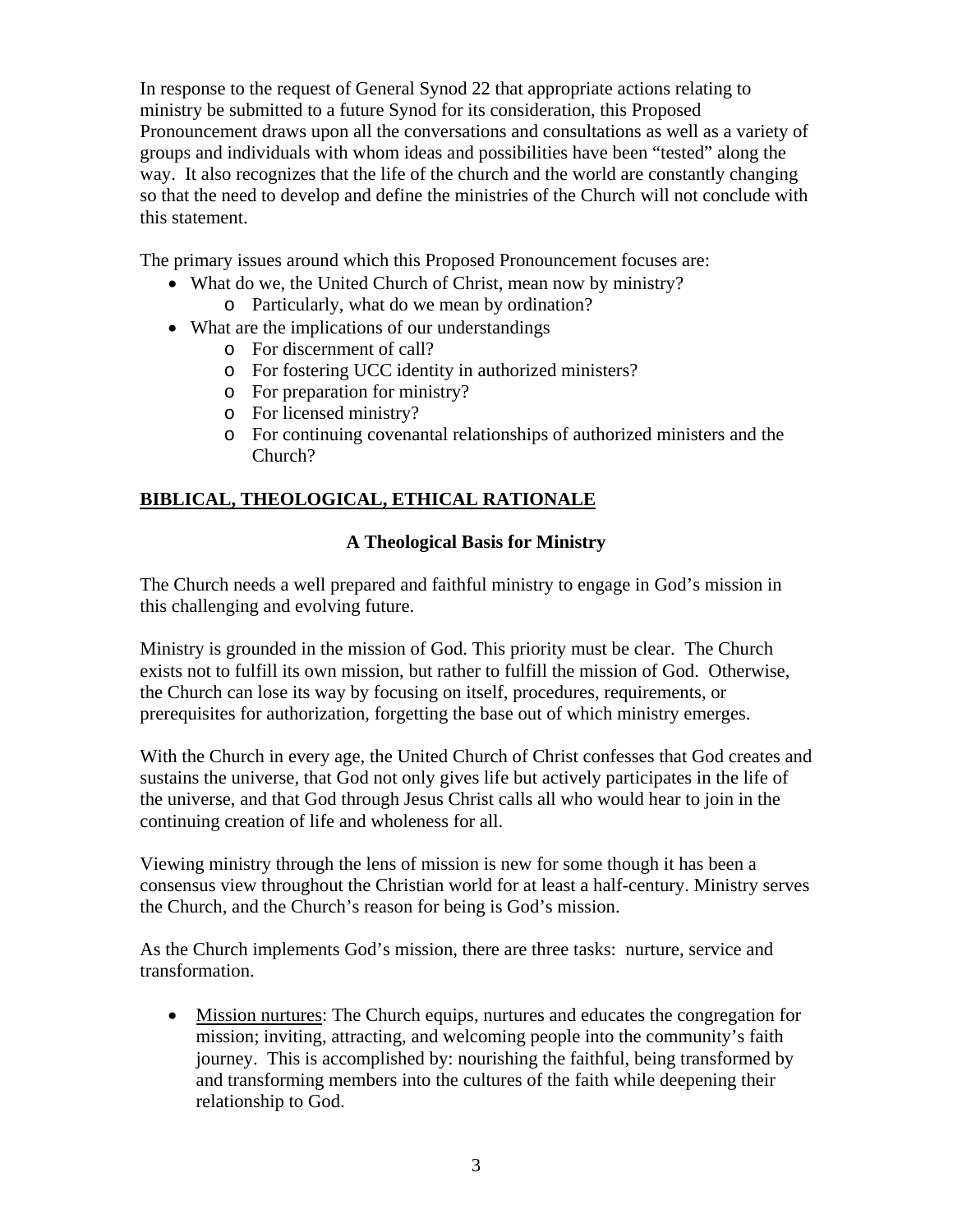It is these tasks of nurture where ministry's work of word and sacrament primarily occur. Ordained and licensed ministers preach the Word, administer the sacraments of baptism and communion (a basic faith expression and form of nurture), oversee nurture in the faith through education, and they lead the congregation in congregational formation. Also, they lead the congregation to witness to the local community in which the local church is placed for God's mission.

Evangelism attracts people to the faith in various ways: by pastoring those who are searching for faith and healing; nurturing people through the wonderful and painful passages of the human condition; providing an alternative for those wanting to abandon the emptiness of cultural individualistic consumerism; giving substance to those yearning for "being" to replace the "having" focus of culture; providing community and intimacy in a world designed for individuals and their competitively managed achievements; pointing to redemption for those searching for ways to deal with their shame and guilt; giving encouragement to those hoping for a world of justice; deepening a spiritual life in a spiritually impoverished culture.

Ordained and licensed ministry is needed to provide leadership for the nurturing work of the church.

• Mission serves: The Church provides services to those in need, particularly those unable to care for themselves—the hungry, the sick and the victims of wars and disasters; and those terribly alone in this world. There are so many people suffering deprivation; homeless because of disasters and/or poverty; children for whom hunger is their daily fare; aged and powerless persons who need care there is no end to the service needs.

Ordained and licensed ministry is needed to provide leadership for the service work of the church.

• Mission transforms: The Church is called to undermining the demonic in whatever its manifestations; challenging unjust structures; combating the "isms" of the culture. The underlying notion is that God calls for a change in persons, cultures, societies, governments, economies, local churches and denominations a change to bring them into congruence with God's purpose for the Creation.

Ordained and licensed ministry is needed to provide leadership for the transformative needs of the church.

The Church, therefore, needs a well prepared and faithful ministry to engage in God's mission in this challenging and evolving future.

### **Authorized Ministry for God's Mission**

#### **Ordained Ministry**

To accomplish God's mission in the world faithfully, the Church requires people prepared to nurture, serve, and transform. These tasks belong to all believers, who by virtue of their baptism are truly "ministers," participating in the mission of Christ in the world. The tasks Christians undertake and for which they prepare, however, are different,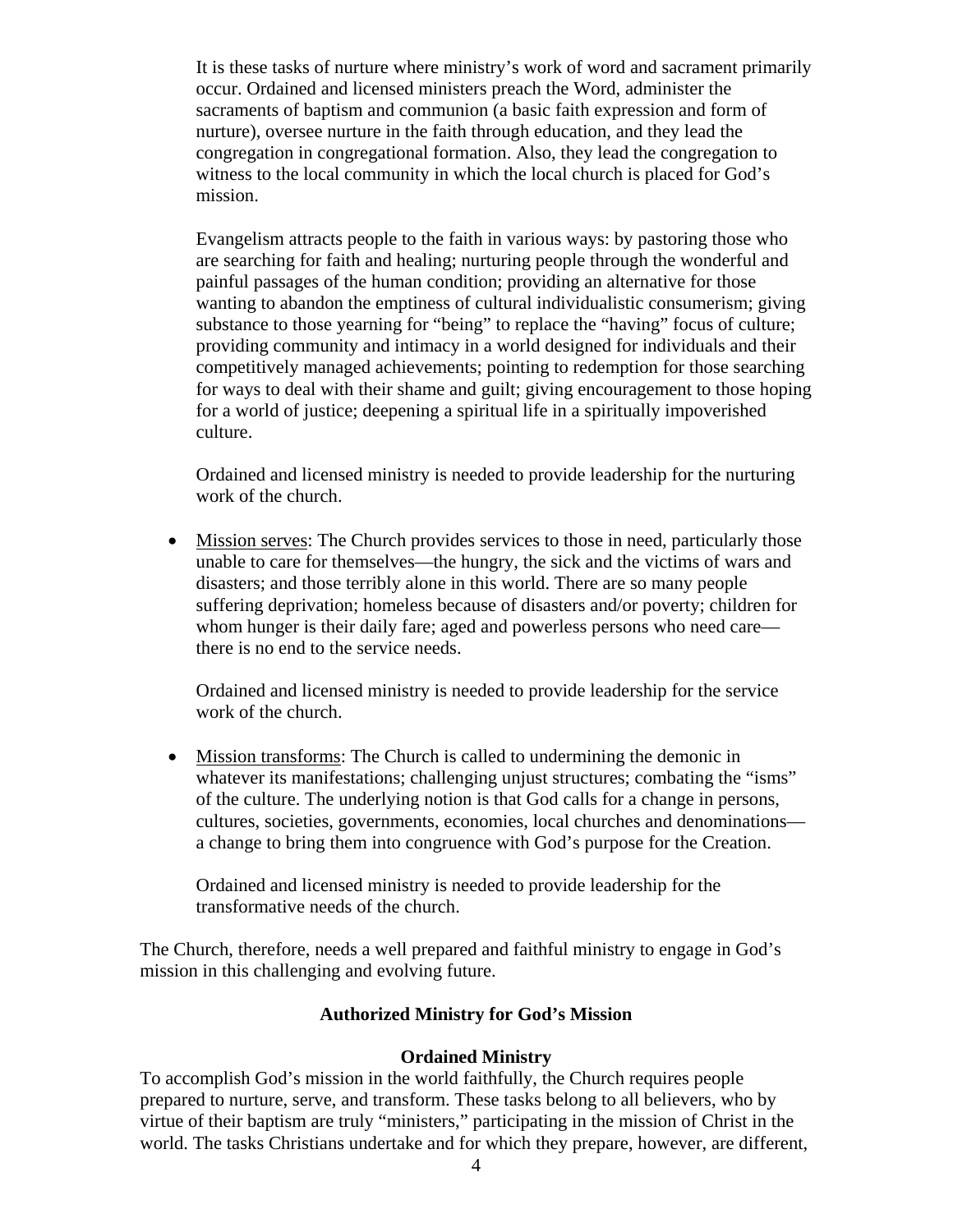because God's gifts are diverse: "…some would be apostles, some prophets, some evangelists, some pastors and teachers…." (Ephesians 4:11).

From the time of the early Church, certain persons have been "set apart," or ordained, for leadership ministries of word and sacrament, specifically 1) to ensure the unity, good order, and continuity of the Church by calling it to faithfulness in God's mission; 2) to represent the Church and its commitments to justice and peace in society; 3) to ensure that theological and sacramental traditions retain their integrity*;* and 4) to encourage and equip others "for the work of ministry, for building up the body of Christ" (Ephesians 4:12). Ordination is that rite or ritual by which, through prayer and the laying on of hands, individuals are consecrated for special leadership in and on behalf of the Church. Some Christians hold a "high," or sacramental, view of ordination, believing that it marks a permanent and indelible change in the spiritual and psychological nature of the one ordained. Others hold a "low," or functional, view of ordination, believing that it simply represents a designation of individuals for certain tasks; thus one is no longer a "minister" when one no longer performs ministerial functions.

In the United Church of Christ, we hold these two views in creative tension, sharing what might be called a "high functional" perspective. On the one hand, we ordain persons only when they have a call, that is, a position or task which they have been invited to undertake. This suggests a functional view. On the other hand, we remove a person's "standing," but not his or her ordination, when he or she ceases to perform ministerial tasks; this suggests a more sacramental view. Moreover, we believe 1) that God is truly present in the acts, vows, and covenants of ordination; and 2) that once ordained, a person serves God and Church distinctively in both secular and ecclesial communities. In the United Church of Christ, therefore, ordination is understood as both a sacred and a practical undertaking.

Ordained ministry is at once *personal* (an individual believes he or she hears God's special call) and *communal* (the individual's perceived call is tested and affirmed—or not—by the Church). H. Richard Niebuhr helpfully describes the path to ordination as a sequential process with four parts*:* the *Christian call* summons an individual to basic faith; the *secret call* beckons toward more specific Christian service; the *providential call* tests both one's gifts and graces and one's ability to acquire appropriate training; and the *ecclesial call* represents the Church's affirmation of an individual's preparation and giftedness. In the United Church of Christ, from discernment of call through ordination, active ministry, and into retirement, ministers and persons "in care" participate in an ongoing, formal relationship of mutual accountability with the wider Church.

"Authorization" is the term used in the United Church of Christ to designate the formal, shared nature of certain ministries, both lay and ordained. Authorization involves three closely related elements. First, there is a *preparatory process of discernment and decision:* persons decide, both privately and in conversation with representatives of the Church, whether or not God is calling them to a particular form of ministry. This process typically involves 1) extended time; 2) prayerful reflection; 3) acquisition and/or refinement of relevant knowledge and skills; and 4) decision. For some the result will be a decision *not* to continue in, or to seek formal recognition of, a particular form of ministry. Second, authorization involves a *rite or service:* for some, preparation and decision for ministry will be confirmed and/or initiated formally by an ecclesiastical service, either of ordination or of commissioning. Finally, authorization involves *an ongoing relationship of covenantal accountability between an individual and different*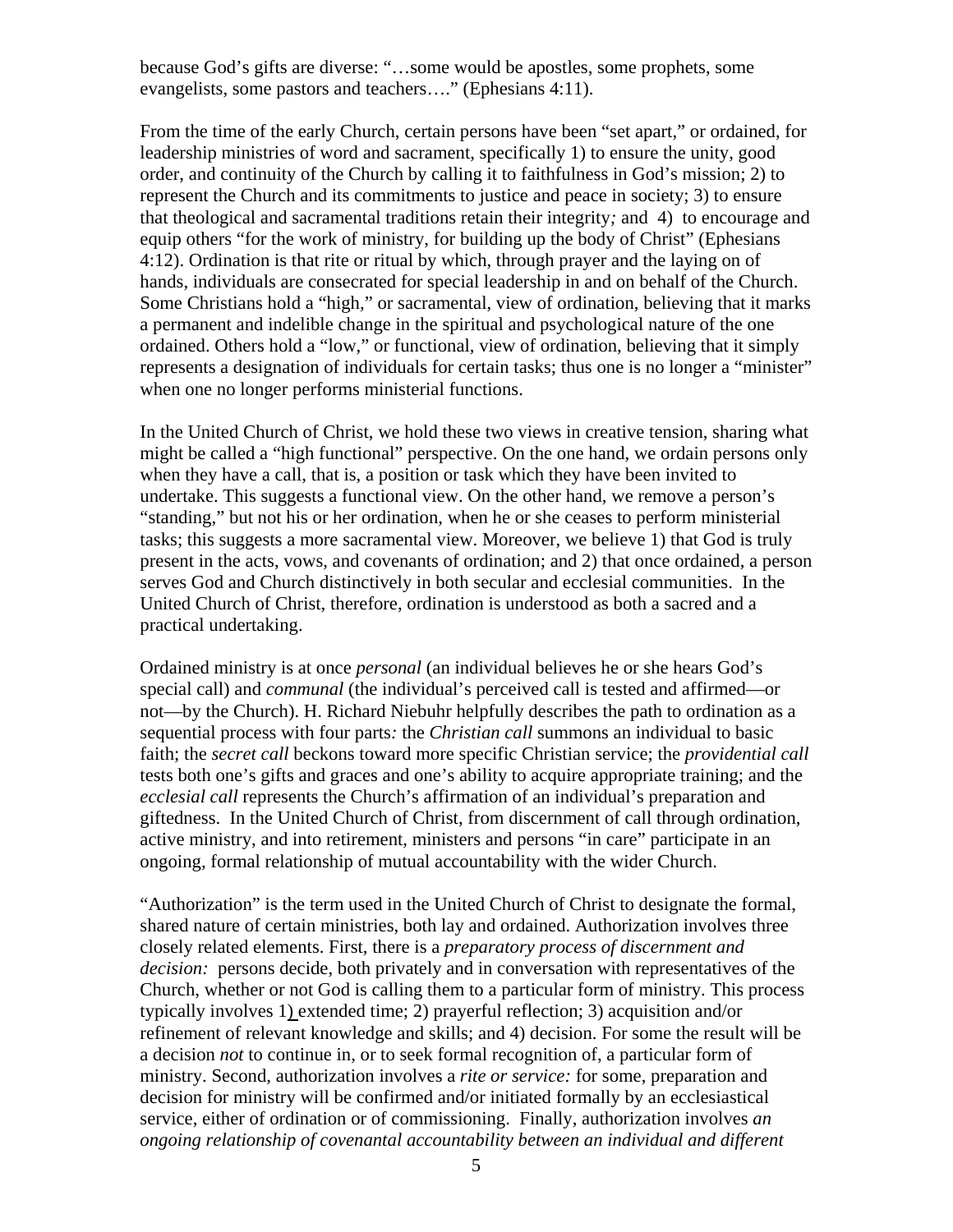*settings of the Church.* This will continue as long as the individual pursues ministry in the United Church of Christ*.* 

Authorization often involves a creative tension between the wider Church and particular communities within it. On the one hand, ministries of leadership take place in, and are derived from, *particular communities*. Such ministries are shaped by the histories, needs, cultures and present circumstances of those communities. On the other hand, whatever their particular location or focus, ministries of leadership are of and for the *whole* Church. Intentional and deliberate ministerial preparation is essential for all ministries of word and sacrament (ordained and licensed) for the sake of both local and wider church needs. Thus preparation—intellectual and academic training, spiritual growth, emotional and psychological development, training and skills acquisition, identity formation—must serve unity and mission in the wider Church, *and* meet particular needs in local settings.

The complex nature of authorization has two important implications. First, authorized ministries of word and sacrament, whether licensed or ordained, involve both the discernment of gifts and the refinement of skills and knowledge. This means that authorization processes must take into consideration *both* the individual's formal training *and* their special gifts exhibited in real ministry settings. In setting persons apart for ordination, the United Church of Christ historically has emphasized formal academic training, sometimes disregarding actual ministries of power and efficacy in local settings. In the future, we cannot assume that a college and seminary degree are always sufficient to ensure fitness for ordination, nor can we assume that years of effective ministry, without a seminary degree, are always *insufficient* to ensure fitness.

Second, the tasks of discerning whether a person is called to ordained ministry, what preparation he or she needs, and how he or she will be held accountable in ministry are shared by the individual, the local community, and the wider Church. In establishing its processes for discernment and decision, formation, and accountability, the United Church of Christ historically has emphasized the role of the wider Church, sometimes silencing or ignoring the local community's voice. In a multi-cultural and diversified culture in which the tasks of ministry for the accomplishment of God's mission are increasingly complex, we must further define and develop *multiple paths* that lead to and support ordained ministry.

The traditional, seven-year college/seminary path will continue to be the path for many persons. However, two other options must be developed to meet the needs of a changing Church. *Expanded regional opportunities for ministerial formation*, including distance learning, seminars, mentoring, intensive courses, and other "delivery" options, will provide, over an equivalent period of seven years, the necessary training and skills for those who, in conversation with representatives of both wider and local church, discern its appropriateness. A seven-year *mentoring process* with trained practitioners, familiar with the needs of a local community and skilled in the practice of ministry, will provide a option for others. All three paths—and any others that the Church may need to develop in the future—must 1) enable individuals, in prayerful conversation with others, to recognize God's call; 2) equip called and gifted individuals to serve effectively in and on behalf of the whole Church; 3) ensure that processes of formation and accountability are sufficiently diverse to meet the needs, norms, and cultural expectations of particular communities; and 4) ensure that ordained persons remain accountable and engaged learners both during active ministry and after retirement.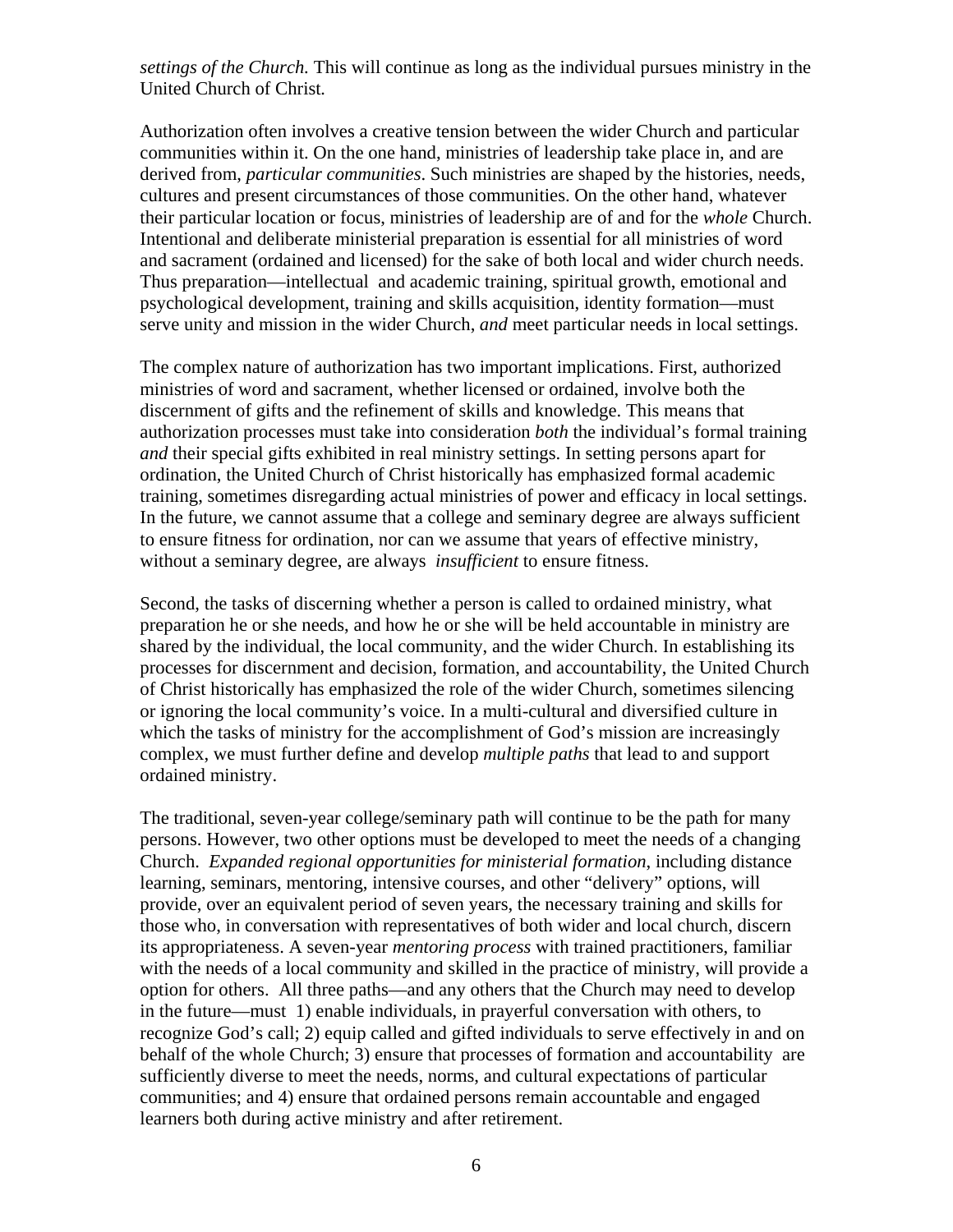## **Licensed Ministry**

Licensed ministry is a second form of authorized ministry recognized by the United Church of Christ. In places—especially, but not only, rural and ethnic communities where ordained ministers are not available, licensed ministers "perform specified duties in a designated local church or within an Association," renewing their commitment and their license annually. Although some serve mainly as supply preachers, others perform the full range of pastoral tasks as ministers of small congregations. Some of these persons, with the support of their churches, eventually feel called to the additional step of ordination, but this option has typically been unavailable or difficult to negotiate in the United Church of Christ. Licensed pastoral ministries, however, have the same theological foundations as ordained ministries, and are identical in purpose. They 1) ensure unity, good order, and continuity; 2) represent the Church and its commitments to justice and peace in society; 3) ensure theological and sacramental integrity by calling the Church to faithfulness in God's mission; and 4) encourage and equip others "for the work of ministry, for building up the body of Christ." The United Church of Christ needs to develop appropriate new educational opportunities through which licensure itself may become a path toward ordination.

For some, licensure itself is a final and sufficient commitment.<sup>[1](#page-6-0)</sup> For others, however, a time of service, preparation and discernment within licensed ministry will lead to the decision to pursue a formal path toward ordination: regional ministerial formation, seminary training or mentoring. Such decisions will always be made in prayerful conversation with the local church and the Association. Upon completion of the training mutually agreed upon, a licensed minister may be ordained. Finally, licensed ministers, both during their period of preparation and decision and (when relevant) after ordination, will continue in a relationship of *covenantal accountability* with the United Church of Christ for as long as they pursue a ministry of word and sacrament.

# **Commissioned Ministry[2](#page-6-1)**

Commissioned ministry is the third authorized ministry recognized in the United Church of Christ. As God calls some of the baptized to *general* leadership ministries primarily to *equip* others, so God also calls some to *specialized* leadership ministries primarily to *serve* others. From the time of early Christianity, certain women and men have been formally set apart to offer their particular gifts in and on behalf of the Church. In our own traditions, deacons, deaconesses, "ancient widows," and elders have served the sick, elderly, or destitute; cared for orphans; aided in worship; and managed church finances. Today specialists in Christian education, church administration, mission outreach, spiritual formation, health, and music, among others, serve faithfully in and beyond local congregations.

Unlike ordained and licensed ministries, commissioned ministries are specific and clearly functional, focused on one or more aspects of life, worship, and mission in a given setting. (Commissioned ministers cease to be such if they cease to perform the task[s] for which they were commissioned; here there is no tension between a "sacramental" and a "functional" perspective.). Commissioned ministries often involve tasks common to all

 $\overline{a}$ 

<span id="page-6-0"></span><sup>&</sup>lt;sup>1</sup> Currently, there is no service specifically for recognition of the beginning of licensed ministry. We urge Local Churches and Associations to consider creating and celebrating services for such ministries.

<span id="page-6-1"></span><sup>2</sup> Prior to 1983, the same functions were fulfilled by "Commissioned *Workers."* Their commissioning was setting-specific, that is, it was not transferable from one ministry setting to another.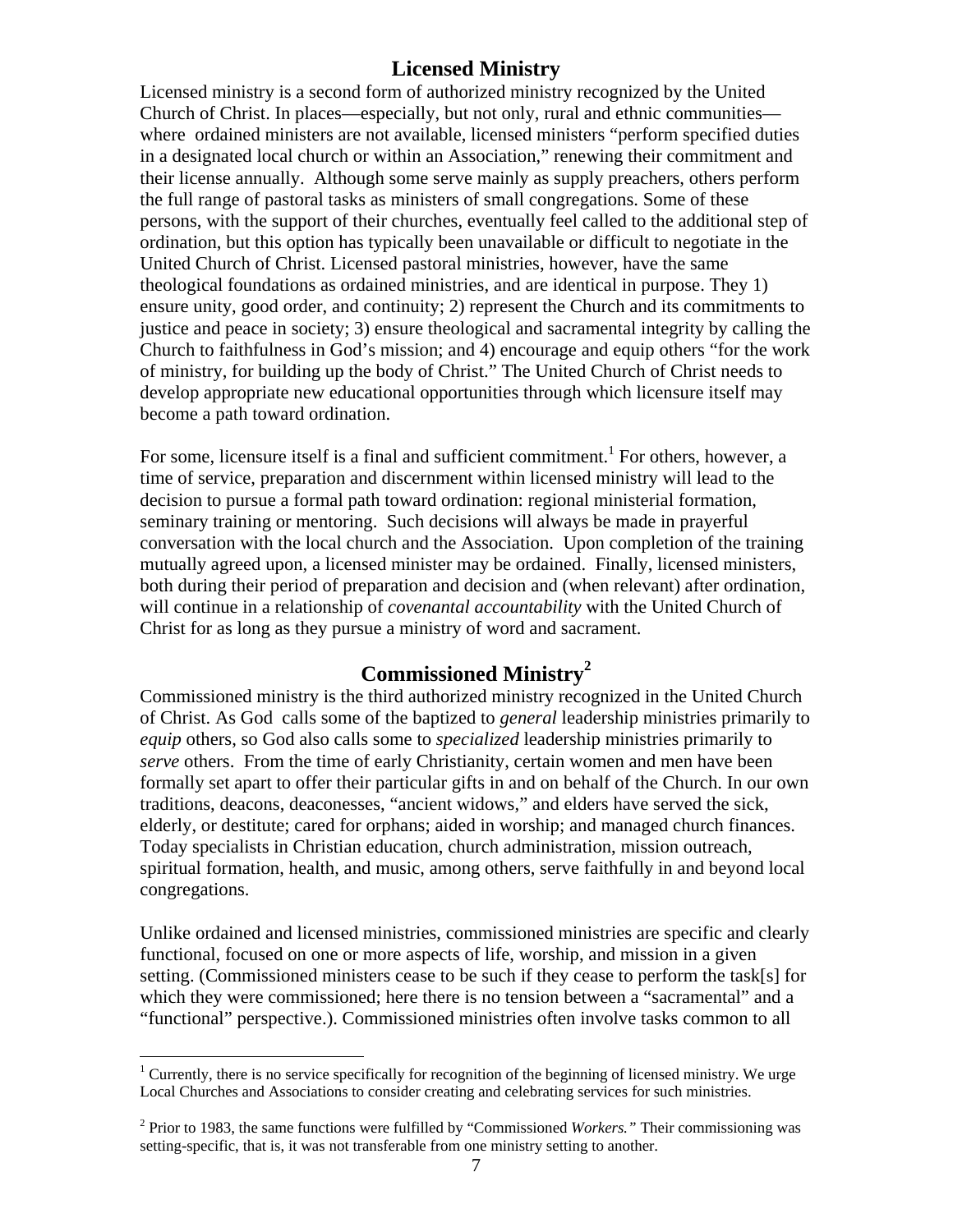the baptized; yet because these are 1) vocational, typically receiving remuneration; and 2) church-related, carried out in and on behalf of a setting of the Church, it is appropriate to authorize them.

Like ordained and licensed ministries, commissioned ministry involves *process*, *rite and accountability*. Individuals who feel they are called to a particular task of ministry first engage in a process of discernment and preparation, in prayerful conversation with others. A service of commissioning is the Church's formal authorization, specifically of the person's gifts for a particular ministry function, and more generally of the person's Christian faith, character, and knowledge. Once installed, individuals maintain a relationship of covenantal accountability with the United Church of Christ.

## **STATEMENT OF CHRISTIAN CONVICTION**

The 25<sup>th</sup> General Synod of the United Church of Christ affirms that our baptism calls us all to minister in Christ's name. Within the church, some are called to particular leadership roles in order to "equip the saints for the work of ministry" (Ephesians 4:12, NRSV).

The 25<sup>th</sup> General Synod affirms the current forms of authorized ministry: ordained, licensed, and commissioned. We believe that Christ's Church needs well-prepared and faithful servants to engage in God's mission.

The 25<sup>th</sup> General Synod believes that the United Church of Christ, along with the whole Christian church and every individual Christian, is called into God's mission in the world. We believe that in this mission, uniquely ours in Jesus Christ, we are empowered by the Holy Spirit. We believe that God's mission requires all the gifts and graces given by God to its members and to the church itself. We believe that the church requires faithful and effective leadership in order to respond to Jesus' call. We believe that each generation must be ready to change its practices of church life in response to the Spirit's call for each generation.

The 25<sup>th</sup> General Synod celebrates and gives thanks for the gifts of God and the call of Christ to the United Church of Christ and its members. Those gifts include a diversity of faith communities, a resolution to welcome fully all of God's children, a rich and diverse heritage, countless faithful leaders, and openness to Christ's call to faithfully witness to God's love in ways appropriate for new times and situations.

The 25<sup>th</sup> General Synod invites all in the United Church of Christ to join in repentance of those actions and practices which have prevented the leadership of some of its members from being effectively recognized, encouraged and authorized. As repentance requires change, we pledge ourselves and invite others to join in developing new patterns of calling forth leaders, of equipping them for service, and of authorizing and supporting their ministries on behalf of the United Church of Christ.

The  $25<sup>th</sup>$  General Synod recognizes that in a church with many diversities, there must also be many patterns of leadership and, therefore, of discernment of call, preparation, authorization, and continuing covenantal relationships. At the same time, we affirm that we are called to be one church and, therefore, we will continue to develop common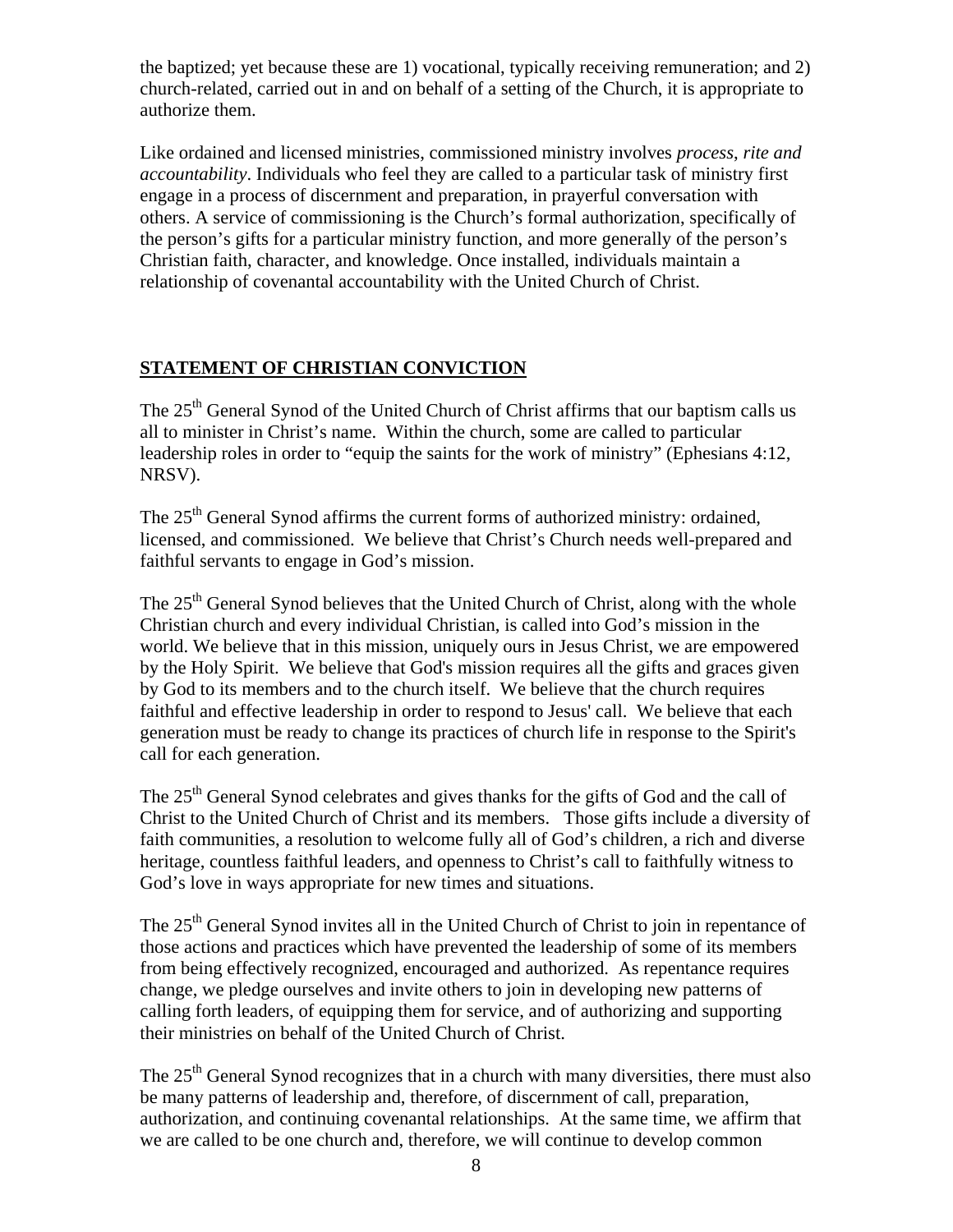understandings of ministry and leadership and live together into faithfulness by the power of God's Spirit.

Therefore, the 25<sup>th</sup> General Synod commits itself and calls upon all members and settings of the United Church of Christ to:

- Listen for God's call to mission and respond in faith;
- Participate actively in the discernment of call of particular persons to become authorized ministers of the church;
- Participate actively with called persons in discerning the appropriate ministerial vocation;
- Develop, support and engage in multiple patterns of preparation for authorized ministers, recognizing that preparation must be appropriate for the individual, the particular faith community, the United Church of Christ, and the ministry for which authorization is requested;
- Enter and live in continuing covenantal relationship with those authorized for ministry on behalf of the United Church of Christ, honoring and supporting all commissioned, ordained, and licensed;
- Expect and encourage all authorized ministers to be lifelong learners, accountable to one another and the church for their learning and their ministry;
- Repent of all that has prevented us from faithfulness in the past, while continuing to give thanks for those whose leadership has brought us to this time and those who beckon us forward.

# **Proposals for Action**

Whereas the 25<sup>th</sup> General Synod, has adopted the Statement of Christian Conviction from the Pronouncement on Ministry Issues; the  $25<sup>th</sup>$  General Synod calls upon:

## I. **Associations and Conferences to:**

- A. Make available paths of preparation for ordained ministry which are appropriate to the needs and possibilities of the church and community, including:
	- a. Seminary education ("four/three")
	- b. Regional theological formation programs
	- c. Mentoring;

## **NOTE: Each path of preparation requires a minimum of seven years of preparation. Life experience will be a consideration.**

- B. Engage with currently licensed ministers and their local churches in a process of discernment to determine:
	- a. If the minister is called and prepared currently for ordination (if so, proceed to ordain those persons)

or

b. If the minister is ready to enter a period of preparation toward ordination

or

- c. If the minister is called and gifted to remain and faithfully serve as a licensed minister.
- C. Require that all seeking standing in the UCC, whether through authorization for ministry, Privilege of Call, or Partner Standing, are knowledgeable about UCC history polity and practice and are committed to upholding its beliefs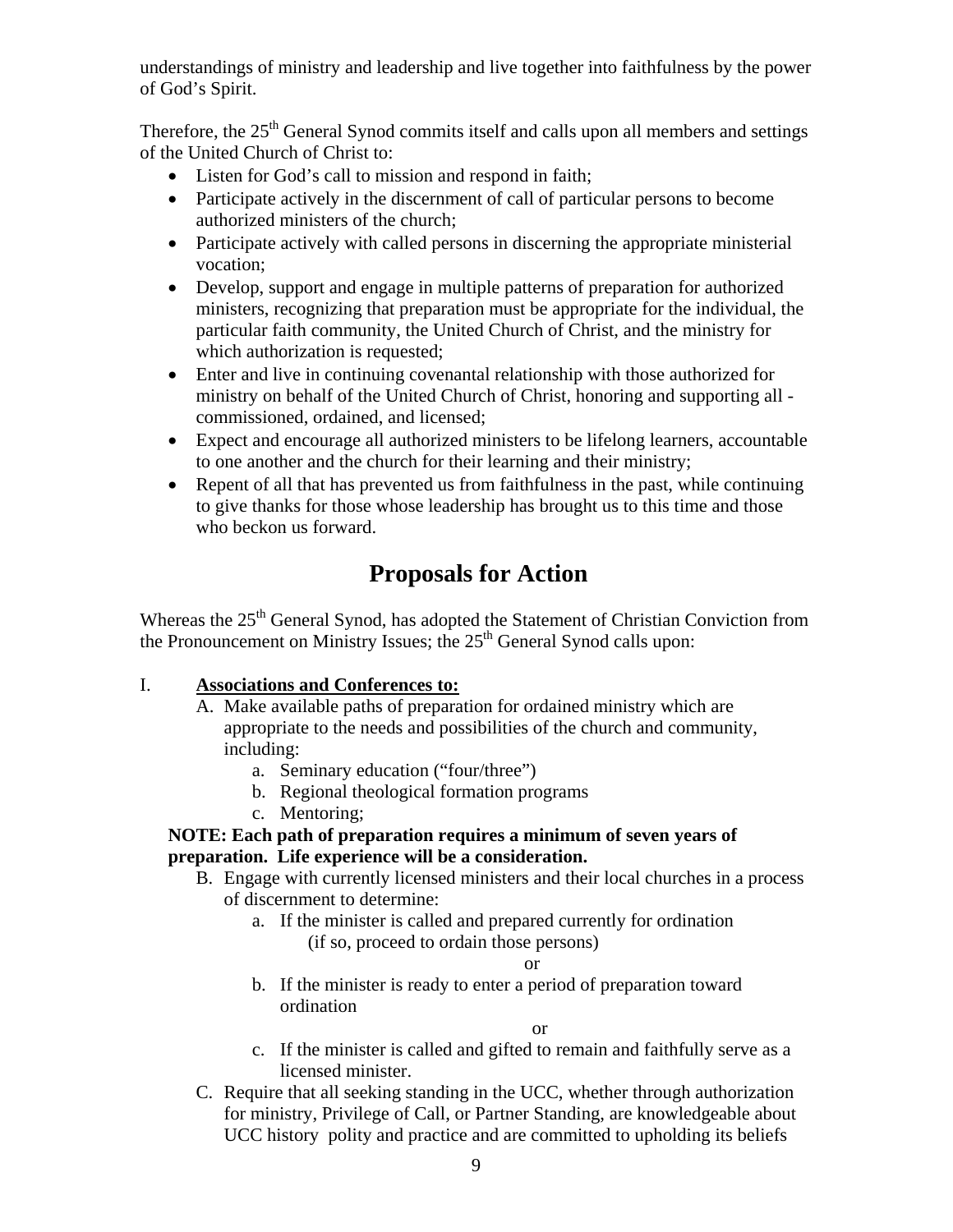(as articulated in the Constitution and Bylaws), common practices, and covenantal relationships;

- D. Discern with individuals, their Local Churches and their particular communities:
	- a. Whether or not the person is called to authorized ministry and
	- b. The appropriate path of preparation for that individual and that ministry;

## **In addition, Conferences and Associations are called upon to:**

- c. Adapt their procedures of discernment and decision-making by including members of the candidate's own community in the decisionmaking processes, taking the time and effort to educate themselves concerning the community's traditions and needs, and acknowledging the validity of the community's discernment when a candidate is a member of a racial/ethnic community which is not represented in significant numbers (50% or more) among the members of the Committee on the Ministry;
- d. Adapt their procedures of discernment and decision-making when a candidate is disabled so as to honor that person's gifts and needs, taking the time and effort to educate themselves appropriately and including other individuals with disabilities in the processes;
- E. Consider licensing individuals for periods of more than one year after they have served an initial seven years in one setting;
- F. Provide and engage in active, accountable covenant relationships with all authorized ministers:
	- a. By encouraging an attitude and posture of lifelong learning;
	- b. By requiring continuing education for all authorized ministers of the United Church of Christ;
	- c. By maintaining accountability for retired clergy.

## II. **The Parish Life and Leadership Ministry Team of Local Church Ministries to:**

- A. Base the next revision of the Manual on Ministry on the theological understandings and procedural recommendations affirmed in this Pronouncement;
- B. Develop program**s** to train mentors in partnership with seminaries, conferences, and councils;
- C. Develop guidelines for Committees on Ministry to use in discerning:
	- a. The candidate's knowledge of and commitment to the United Church of Christ;
	- b. An individual's call to authorized ministry;
	- c. An appropriate path of preparation;
	- d. When the candidate is ready to be commissioned, ordained, or licensed;
- D. Provide consultation and training to Committees on the Ministry as they seek to determine the appropriate path of preparation for each candidate seeking authorization for ministry;
- E. Maintain and enhance the network for education and training for those who teach UCC history and polity in order to strengthen UCC identity in candidates for authorized ministry;
- F. Develop guidelines for and descriptions of theological training programs for licensed and ordained ministry;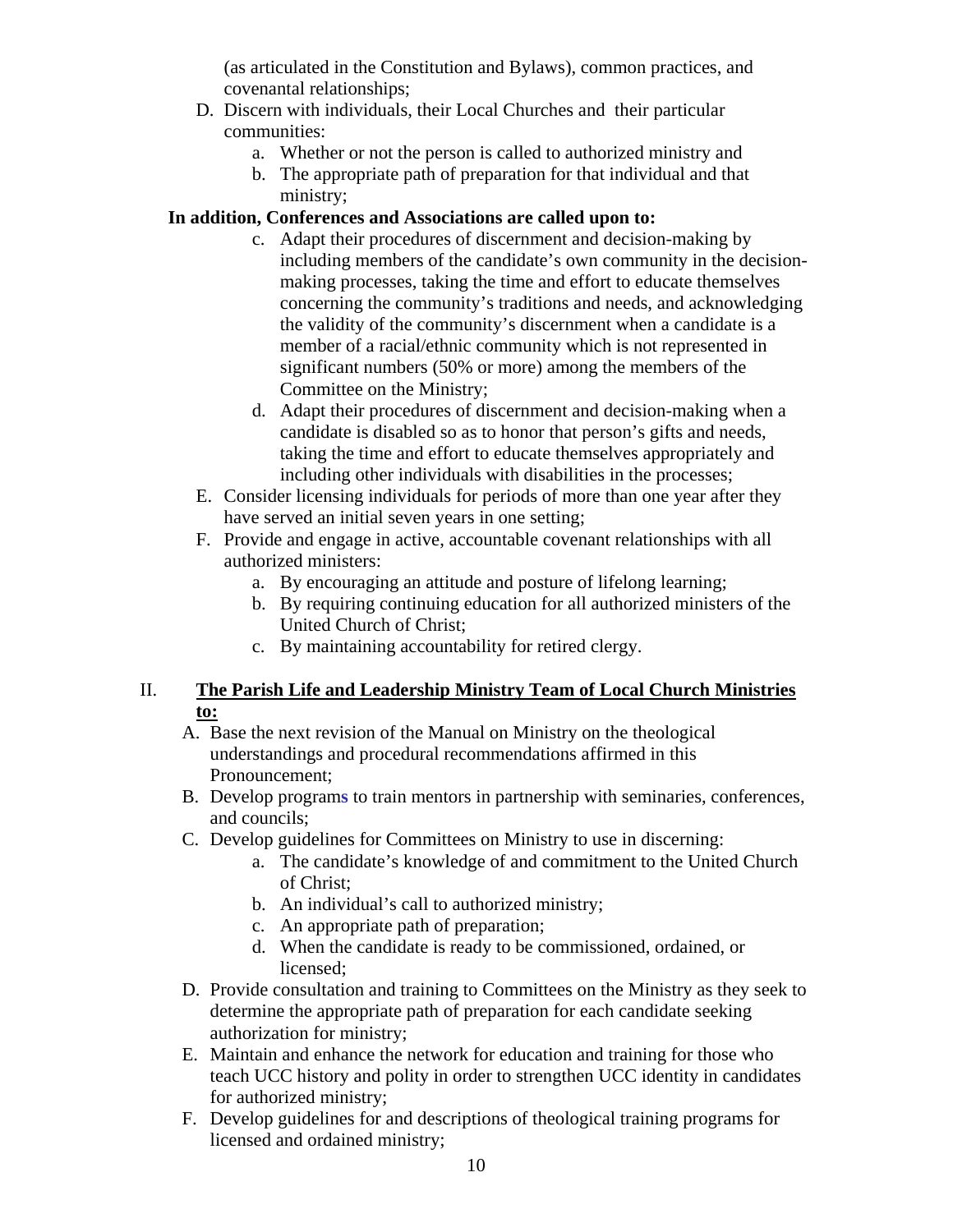- G. Consult with our ecumenical partner churches:
	- a. To discern ways we can work together to prepare faithful and effective leaders;
	- b. When our requirements for authorized ministry will create differences that affect their recognition of our authorization.

### III. **The Worship and Education Ministry Team of Local Church Ministries to:**

- A. Revise and develop liturgies of authorization, including recognition of licensed ministry, in keeping with the theological understandings and affirmations of this Pronouncement.
- IV. **The Council for Racial/Ethnic Ministries, the Council for American Indian Ministry, the Council for Hispanic Ministries, the Ministers for Racial, Social, and Economic Justice, the Pacific Islander and Asian American Ministries, the UCC Coalition for Lesbian/Gay/Bisexual/Transgender Concerns, the UCC Disabilities Ministries, and United Black Christians to:**
	- A. Become resources and participants with Conferences and Associations in the discernment of call and appropriate paths of preparation.
	- B. Become consultants and participants with Parish Life and Leadership in the development of resources for Committees on the Ministry.
	- C. Where appropriate, participate in the development of regional programs of ministerial formation.
	- D. Serve as a resource to seminaries.

## V. **The Seminaries of the United Church of Christ to:**

- A. Continue to engage with the Council for Theological Education and other settings of the church to articulate theological understandings of ministry;
- B. Join in partnership with other settings of the church in developing and providing programs of preparation and continuing education for all authorized ministries,
- C. Work in partnership with one another to develop expanded distance learning opportunities;
- D. Provide resources where appropriate to non-seminary paths of preparation.
- E. In partnership with Parish Life and Leadership, develop a training program for mentors.

## VI. **Local Churches of the United Church of Christ to:**

- A. Strengthen their primary responsibility for nurturing and calling forth persons to the authorized ministries of the church;
- B. Encourage and provide time and financial support for all authorized ministers to engage in continuing education;
- C. Include in the preparation of all persons for membership, significant attention to the history, theology, polity, and covenantal relationships of the United Church of Christ;
- D. Encourage and participate with the Committees on the Ministry in the process of discernment and preparation of candidates for authorized ministry.

### VII. **All settings of the church to:**

A. Recognize and articulate that in baptism all are called to ministry in God's mission;